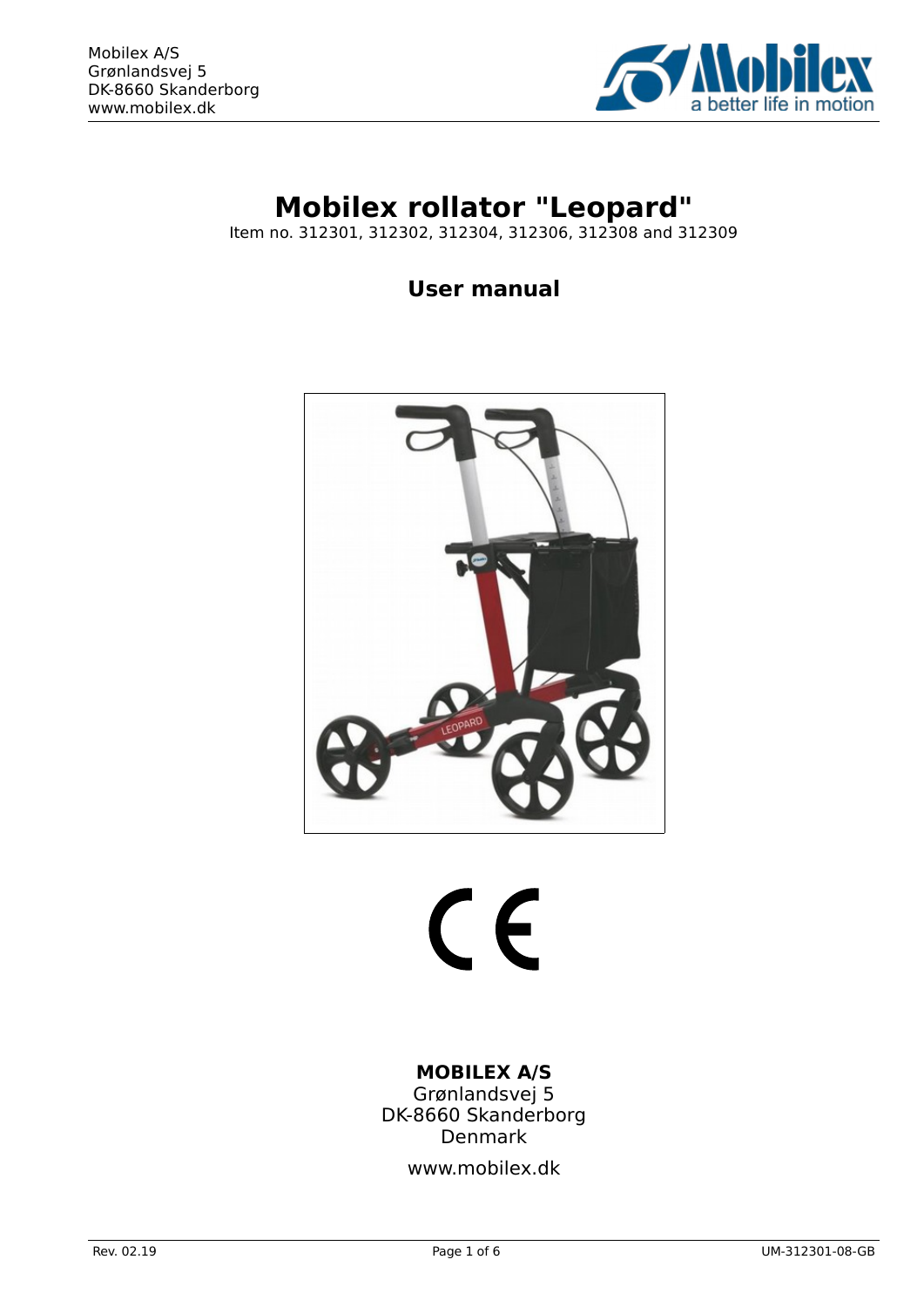

# **1. Introduction**

#### Dear Customer

Thank you for buying a high-quality Mobilex product. This user manual contains a detailed product description and important guidelines for correct use of the product. You must read the instructions carefully before using the product. Please always observe all guidelines, in particular the security instructions, in order to use the product safely.

#### **Intended use of the device**

The Mobilex rollator "Leopard" is a medical device which has been designed to increase the mobility of persons who have difficulties standing or walking. The rollator enables those persons to regain the ability to perform daily activities. The rollator is suitable for persons who as a result of various diseases need stable walking support. The rollator should only be used as a support for standing, walking and sitting. Any other use is prohibited.

#### **Indications**

The device is indicated for use as walking, standing and seating support by persons who have difficulties standing or walking. The variety of such diffuculties is very wide but the symptoms are similar: people who because of their health status have difficulties walking or standing without and aid are indicated to use rollators. The final decision to choose the correct type of device depends on the condition of each individual person and should always be taken by professional physician or a physiotherapist



**NB** The rollator should not be used by persons with balance problems whose muscles are severely weakened, and thus unable to stand or walk on their own. If in doubt it is recommended to consult a professional physician or a physiotherapist.

If you have any questions, please contact your dealer or Mobilex A/S

| Mobilex A/S         |                    |                 |
|---------------------|--------------------|-----------------|
| Grønlandsvej 5      | Phone:             | +45 87 93 22 20 |
| DK-8660 Skanderborg | Telefax:<br>Email: | +45 87 93 17 77 |
| Denmark             |                    | info@mobilex.dk |

# **2. Security Instructions**

- Use only the product if it is technically flawless
- In case of any product damage or faults please contact your dealer immediately
- Observe the data on the product label
- Use the product only for the described purpose
- Please notice that there is a risk of injury at all joints on the rollator
- Always check before use that the wheel brakes function perfectly
- Use the rollator only when it has been fully unfolded and the locking device has been activated
- The rollator should only be used on a flat stable surface, indoors or outdoors
- The seat may only be used when the brakes are firmly locked
- Both brakes should always be activated or locked simultaneously
- Max. load of the rollator is 150 kg in total
- Max. load of the shopping bag is 5 kg
- It is not allowed to carry an extra person on the seat
- The product must not be changed without the manufacturers written permission
- The rollator must always be braked when not in use

# **3. Description**

The Mobilex rollator "Leopard" has a powder coated frame and 4 wheels. The light-weight frame makes it easy to fold the rollator and offers easy storage and transport. The rollator runs easily and gives a stable support. The height of the push handles can easily be adjusted. The rollator is delivered with a mounted seat, back strap, crutch holder and a shopping bag.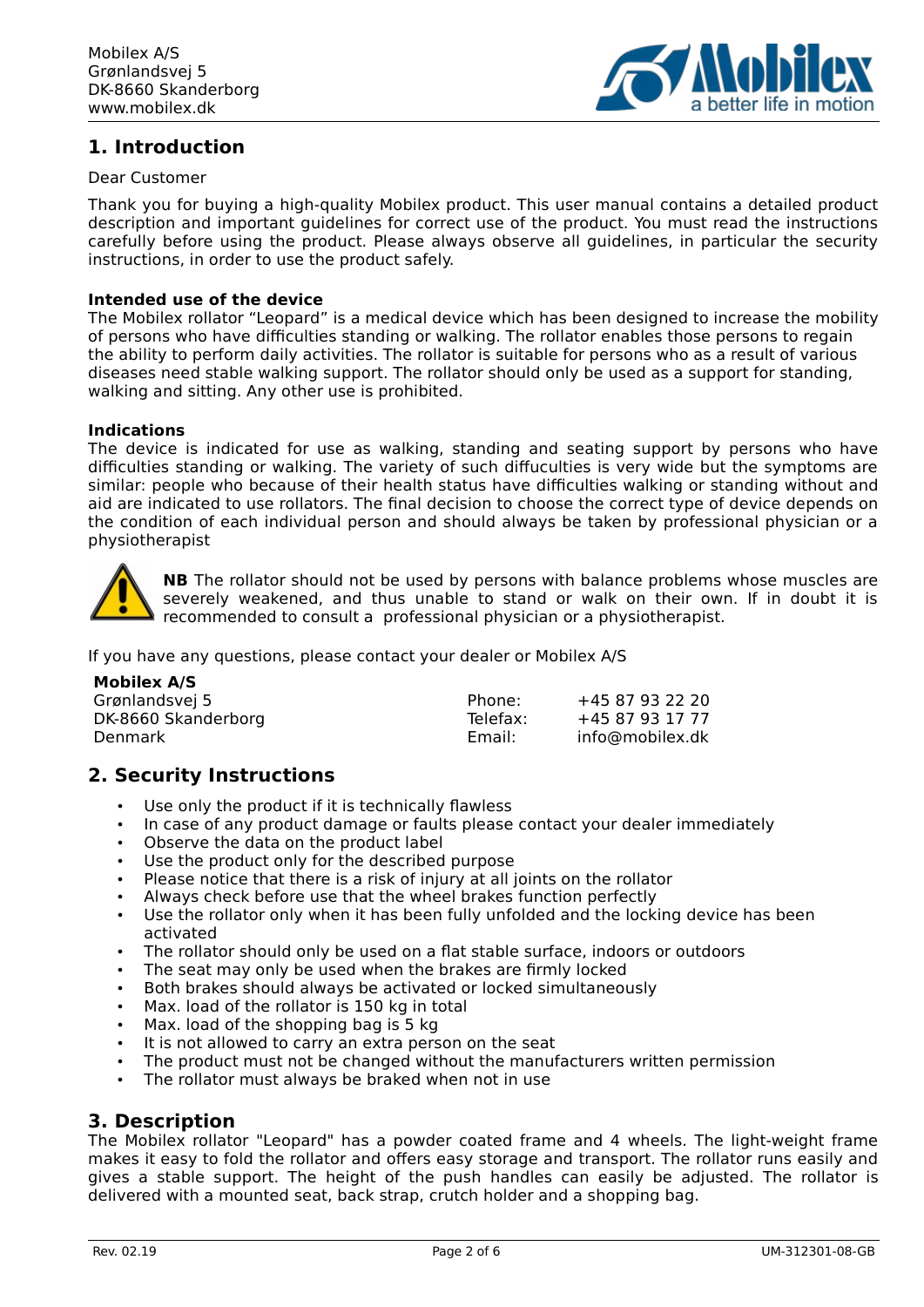

#### **Parts supplied and mounting instructions**

The Mobilex rollator "Leopard" is delivered in a carton with the following content:

#### **Parts supplied**:

- $\sqrt{1}$  rollator inclusive mounted seat, back strap, crutch holder and a shopping bag
- ✔ This user manual



#### **Control upon delivery**

After unpacking the rollator please check if all parts shown in the drawing have been delivered. If any parts are missing please contact your dealer immediately.

#### **Unfolding the rollator**

- Press down both tubes under the seat until the frame unfolds and you can hear a "click". Now the locking device is in a fixed position.
- To be sure that the frame has been fully unfolded check that it is probably locked.
- Attach the strap which connects both push handles (see photo at the right). When the rollator has been unfolded, you must check that the strap is blocked.
- Check that the levers for height adjustment have been firmly tightened.
- Check that both handles are at the same height and stable.

#### **Use of a defective rollator is strictly forbidden.**



#### **Folding the rollator**

- Pull the strap at the seat until the frame folds together.
- Now the rollator is folded together.

#### **Height adjustment of push handles**

• Unfold the rollator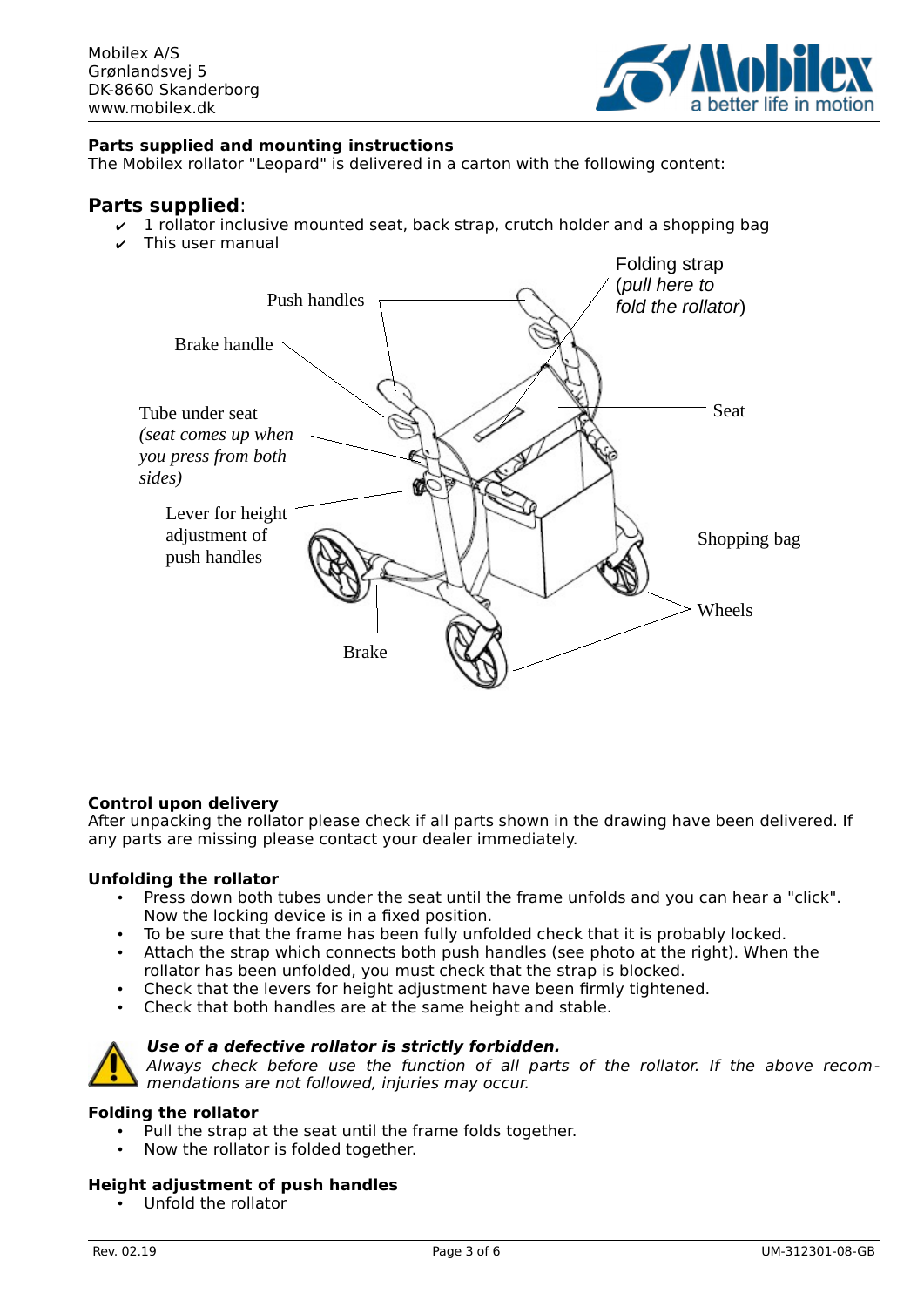

- Loosen the lever by turning it against the clock.
- Adjust the height
- Turn the lever to clockwise
- Make sure both push handles are adjusted in the same height.

#### **Brake function**

- To brake you must pull both brake handles towards yourself
- The more you pull the higher the braking capacity
- To ensure that the rollator remains STOPPED you must keep the brake handles pulled
- To make the rollator MOVE you must let go of the brake handles whereby the braking will stop



#### **Never release the brakes when seated on the rollator!**

Always activate the brakes when not using the rollator! When placing the rollator on a non-plane surface you must always activate the brakes!

#### **Activating and deactivating brakes**

- To stop the rollator pull the brake handles upwards
- To park the rollator push the brake handles downwards until a click is heard
- Do not sit on the rollator unless the brakes are in a locked position
- Before setting the rollator into motion you must stand up in the walking direction and release the brake handles by pulling them upwards



The brakes must always be in a locked position when the rollator is parked!

**Never use the seat if the brakes are not locked!** When seated, never lean backwards. It is recommended to sit only at the front part of the seat.

#### **Function description**

As the frame can be closed the rollator can fold, and as a result it requires very little space. Push handles can be freely adjusted to fit the size of your body. The seat allows you to rest.

#### **Accessories**

For the Mobilex "Leopard" rollator various accessories are available such as crutch holders, speed reducing brake etc. Please contact your dealer.

#### **Transport recommendations**

It is recommended to transport the rollator in the folded position. Its construction allows easy unfolding and folding. You should check that the rollator is in a stable position during transport to avoid any deformation.

#### **Use**

Stand in the middle behind the back wheels. Grab the push-handles and smoothly start walking. Due to the special design of the brakes, only a minor effort is required to use the brakes.

#### **4. Technical data**

| <b>Mobilex rollator Leopard</b>         | <b>Standard</b><br>312301 (red)<br>312304 (grey)<br>312309 (blue) | Std. + softwheels<br>312308 (red)<br>312306 (grey) | <b>Small</b><br>312302 (grey) |
|-----------------------------------------|-------------------------------------------------------------------|----------------------------------------------------|-------------------------------|
| Height of the push handles (adjustable) | 74 - 102 cm                                                       | 74 - 102 cm                                        | $66 - 86$ cm                  |
| Seat height                             | 62 cm                                                             | 62 cm                                              | 55 cm                         |
| Total width opened / folded             | 60 / 22,5 cm                                                      | 60 / 22,5 cm                                       | 60 / 22,5 cm                  |
| Inner width between push handles        | 46 cm                                                             | 46 cm                                              | 46 cm                         |
| Length (depth)                          | 66 cm                                                             | 66 cm                                              | 66 cm                         |
| Weight $(+$ bag 380 g)                  | 7,4 kg                                                            | $7,6$ kg                                           | $7,1$ kg                      |
| Max. load (rollator / bag)              | 150 kg / 5 kg                                                     | 150 kg / 5 kg                                      | 150 kg / 5 kg                 |
| <b>Brakes</b>                           | 2 lockable with parking function                                  |                                                    |                               |
| Wheel sizes                             | Front and back 200 x 35 mm                                        |                                                    |                               |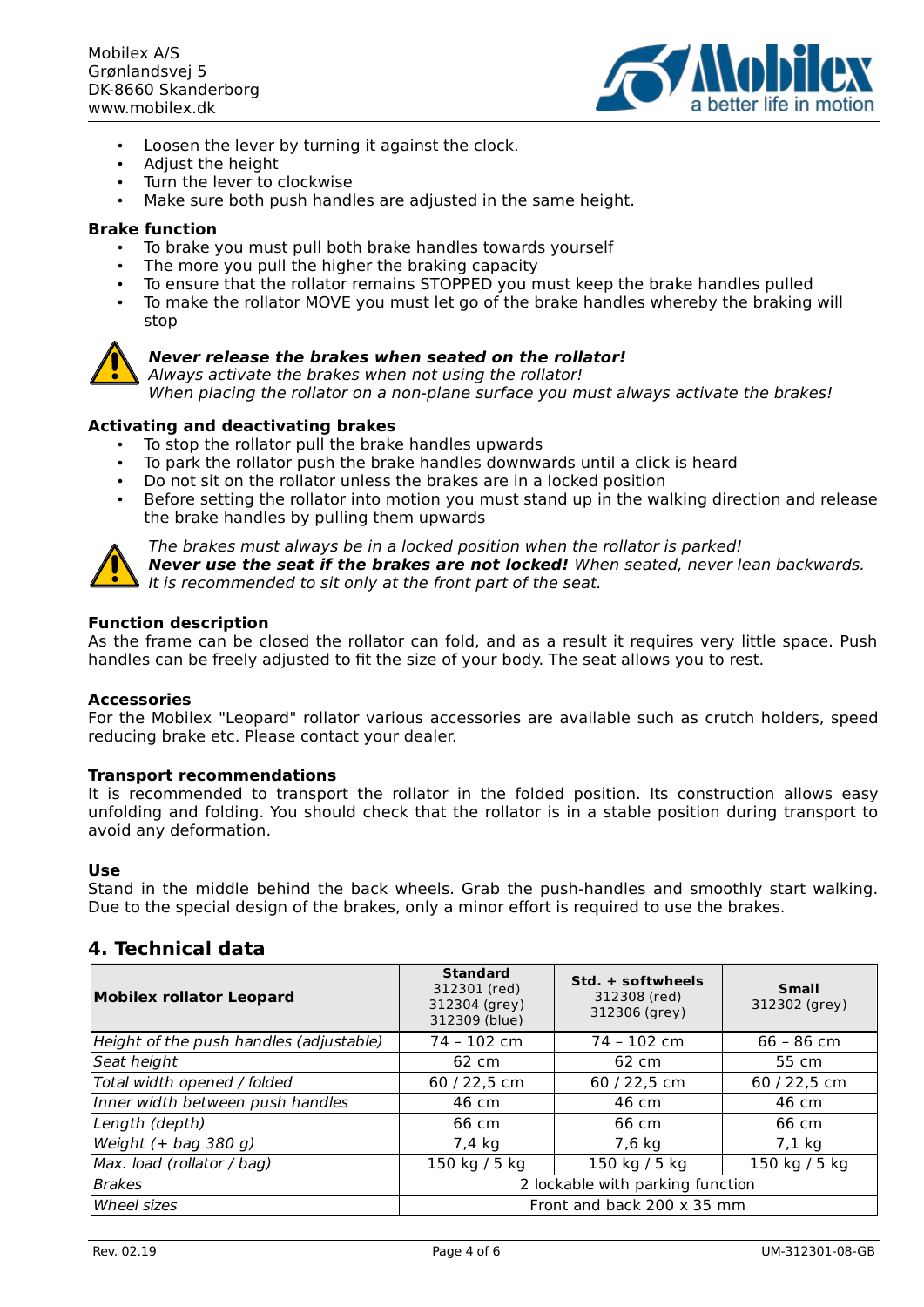

#### **Product label**

A product label is placed on the lower frame



Example of product label (not original)

#### **5. Maintenance and care**

Normal dirt on metal and plastic parts can be removed with normal cleaning agents. Check the contents of the cleaning agents and use only products suitable for cleaning and disinfection. Do not use solvents or abrasive cleaning agents

Despite the solid structure and use of resistant and anti-corrosive materials the rollator is subject to wear. It is therefore recommended to check the rollator regularly (once a year as a minimum). Such a check should comprise: A visual control of all parts of the frame: if they have been bent, damaged, worn or corroded and in particular a control of the following

- **Rollator frame**
- $\triangleright$  Push bars, handles and strap
- $\triangleright$  Brake handles and brake cables
- $\mathcal V$  Forks and front wheels
- $\mathcal V$  Braked back wheels
- $\mathcal V$  Seat and locking device
- Shopping bag
- Check if any mounting parts are missing (e.g. nuts, screws, rivets ...) and if they function and are firmly tightened
- $\vee$  Check the function of the brakes
	- by lowering the speed
	- by braking the wheels

#### **Cleaning the wheels**

It is recommended to clean the wheels in hot water with a mild cleaning agent. Lubricate the bearings with oil periodically or when the wheels start squeaking.

# **6. Reuse**

The rollator is suitable for reuse. Prior to reuse the rollator must be cleaned and disinfected. Furthermore, it must be checked in every respect mentioned under "5. Maintenance and Care".

# **7. Troubleshooting**

| Problems                                               | <b>Possible Causes</b>                                                | <b>Solutions</b>                                                                                      |
|--------------------------------------------------------|-----------------------------------------------------------------------|-------------------------------------------------------------------------------------------------------|
| The rollator is difficult to guide or<br>push          | Dirt between wheels and forks                                         | Remove dirt or hair between<br>wheels and forks                                                       |
| The brakes do not work or work<br>only in one side     | The brake shoes are worn, or the<br>brakes are not adjusted correctly | Adjust the brakes. Replace the<br>brake shoes if needed<br>$(\rightarrow$ service centre)             |
| The seat does not fit when the<br>rollator is unfolded | The locking device is in a wrong<br>position or defective             | Check that the locking device is in<br>a correct position. Replace it if<br>needed (→ service centre) |